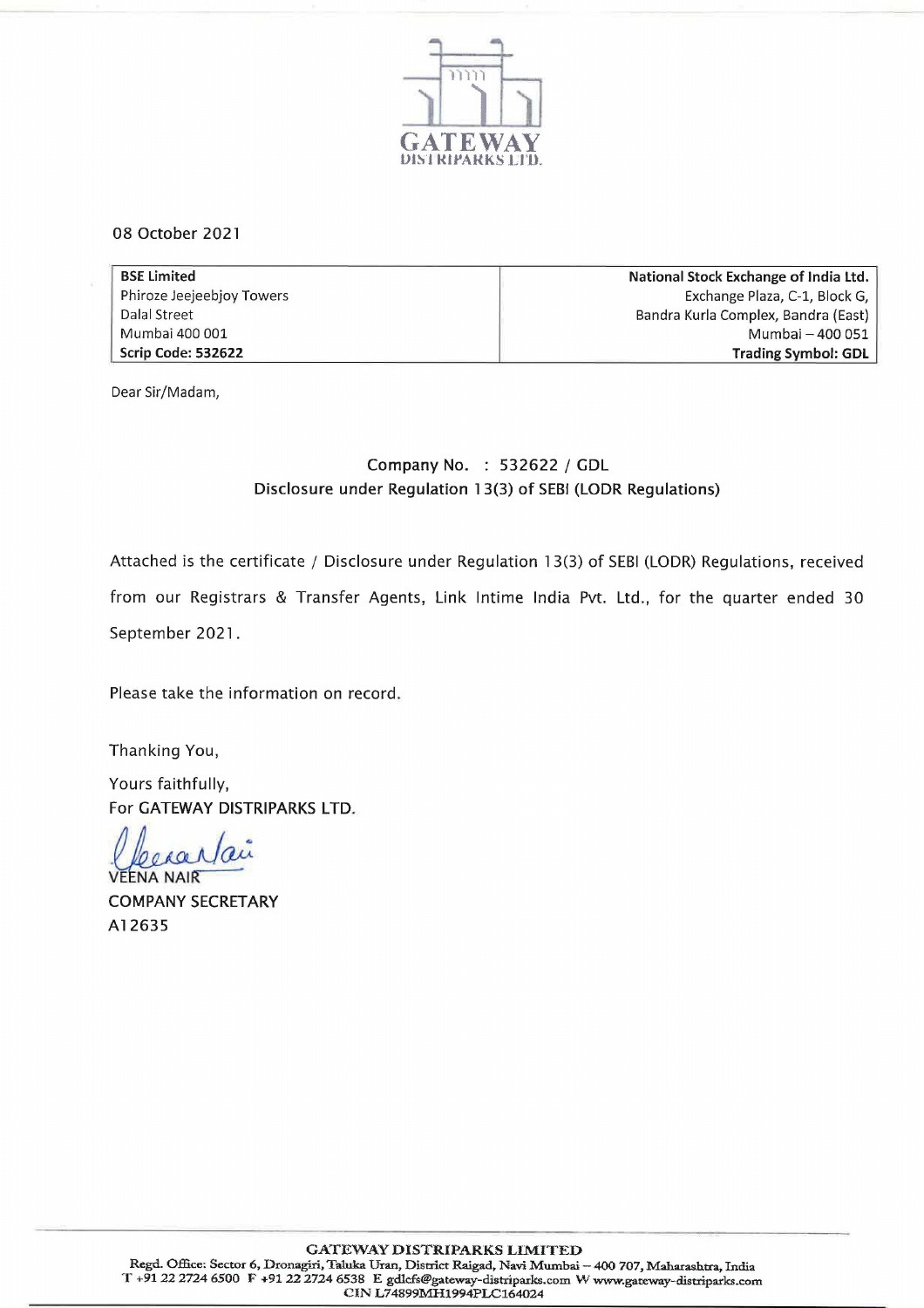

Link Intime India Pvt. Ltd. CIN : U67190MH1999PTC118368 C·101, 247 Park, L. B. S. Marg, Vikhroll (West), Mumbai - 400 083. Tel.: +91 22 4918 6000 Fax: +91 22 4918 6060 E-mail: mumbai@linkintime.co.in Website: www.linkintime.co.in

Date: 06.10.2021

To, Company Secretary Gateway Distriparks Ltd Sector 6, Dronagiri Taluka Uran District Raigad, Navi Mumbai 400707

Sub: Investor Grievance Report for the period from 01.07.2021 to 30.09.2021

We are the Registrar and Transfer Agent for Gateway Distriparks Ltd

Statement of Investor complaints for the quarter ended  $30<sup>th</sup>$  September, 2021 under Regulation 13 (3) of the SEBI (Listing Obligations and Disclosure Requirements) Regulations, 2015.

This is to certify that we have not received any complaint letter from the shareholder for the period 01.07.2021 to 30.09.2021

The details of the complaints are given below.

| Particulars                                    | Quarter ended 30 <sup>th</sup> September, 2021 |  |
|------------------------------------------------|------------------------------------------------|--|
| <b>Investor Complaints:</b>                    |                                                |  |
| Pending at the beginning of the quarter        | Nil                                            |  |
| Received during the quarter                    | Nil                                            |  |
| Disposed of during the quarter                 | Nil                                            |  |
| Remaining unresolved at the end of the quarter | Nil                                            |  |

\* Further, Register of Members has been updated as on 30-09-2021.

This is for your information.

For Link Intime India Private Ltd.

Authorized Signatory